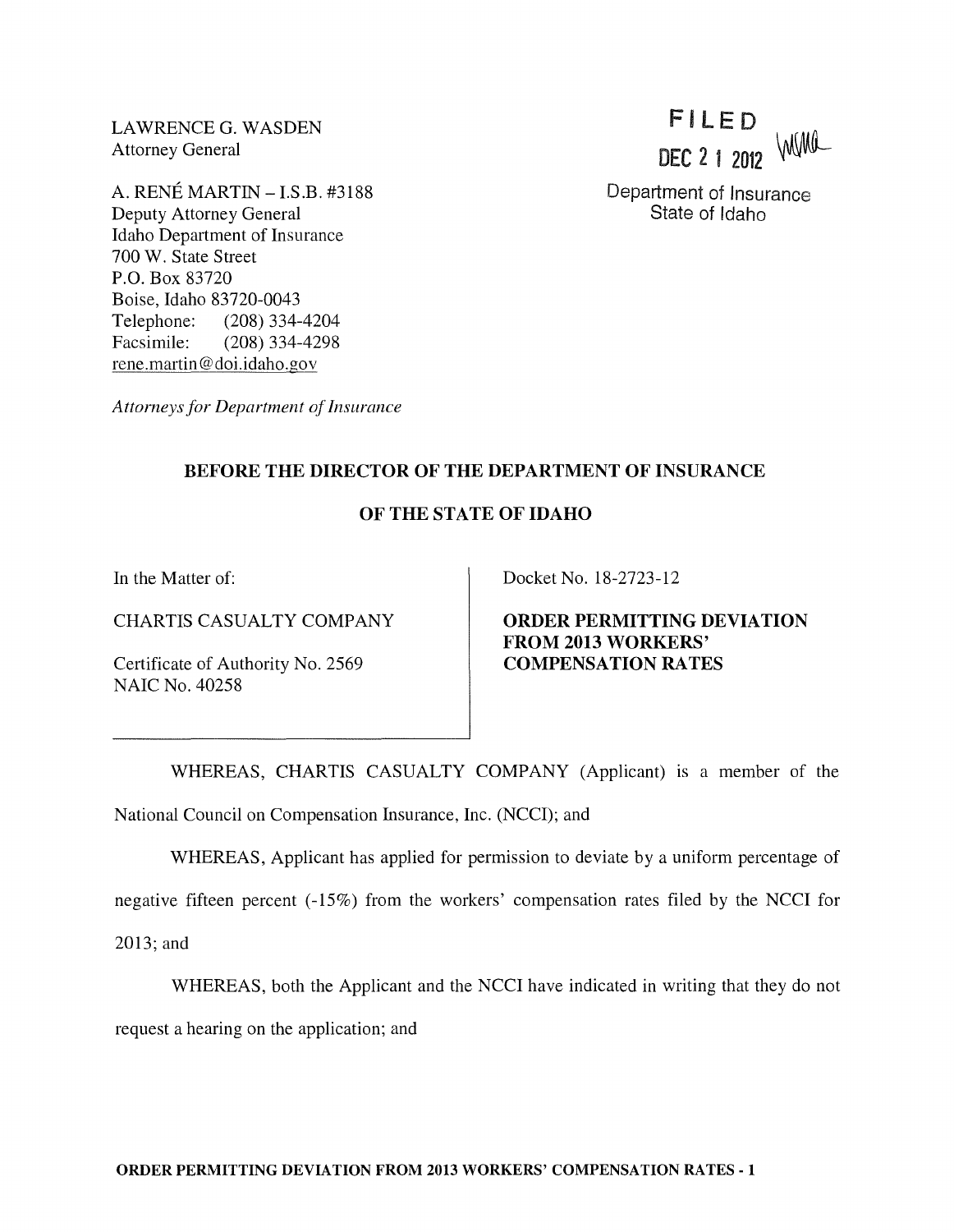WHEREAS, the Director of the Department of Insurance, having reviewed and being fully apprised of the Applicant's request to deviate from the Idaho workers' compensation premium rates filed by the NCCI for 2013, has determined that the requested rate deviation is justified;

NOW, THEREFORE, IT IS HEREBY ORDERED that, pursuant to Idaho Code § 41- 1614, the Applicant's request for a uniform percentage deviation of negative fifteen percent (-15%) from the workers' compensation rates filed by the NCCI for 2013, exclusive of terrorism rates, is GRANTED. This deviation from the Idaho workers' compensation premium rates filed by the NCCI for 2013 shall take effect on January 1,2013, and shall remain in effect for one year from that date unless terminated sooner with the approval of the Director.

DATED this  $\mathcal{U}$  day of December, 2012.

STATE OF IDAHO DEPARTMENT OF INSURANCE

lang eal

Director